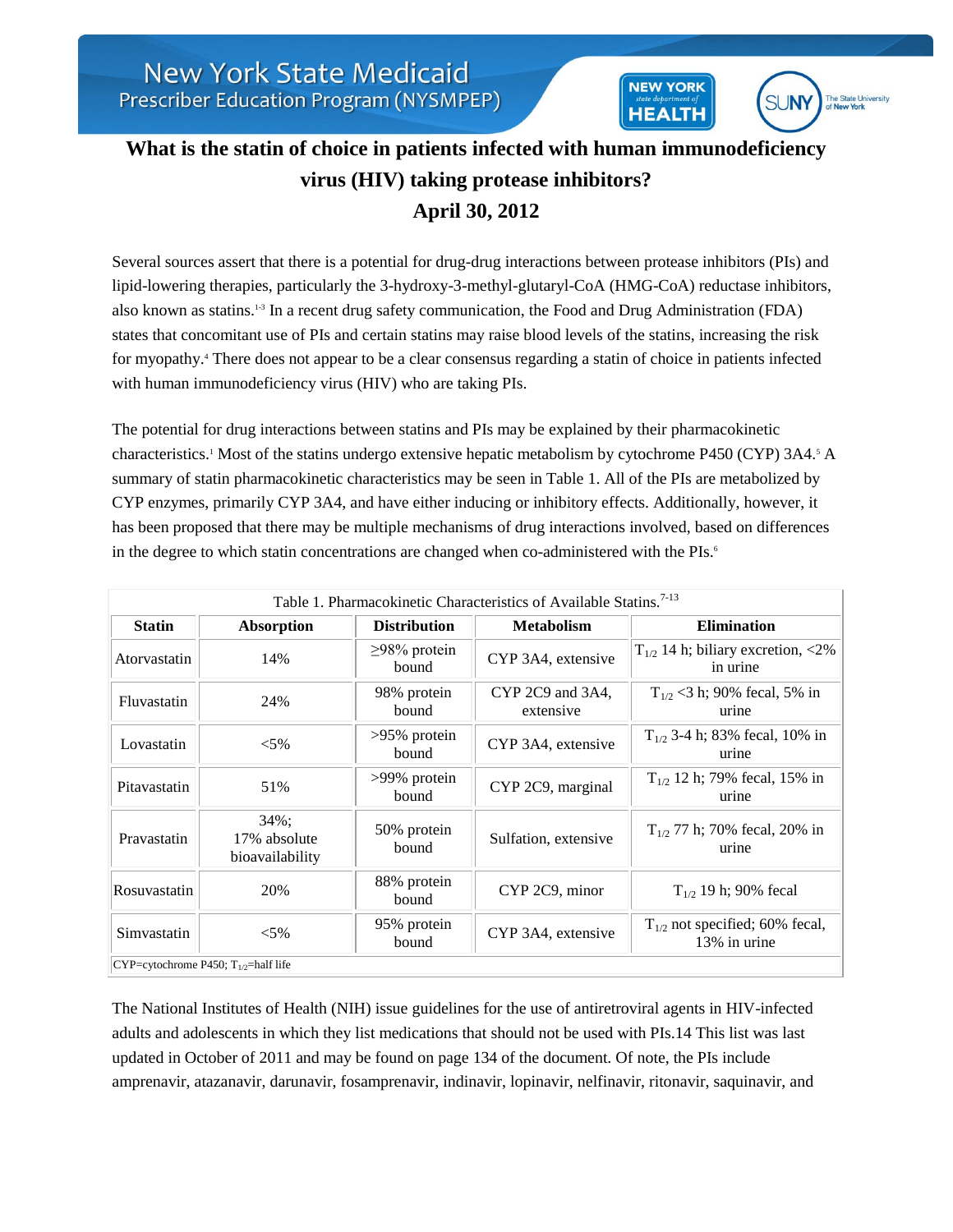



tipranavir. Information from these guidelines on interactions between each statin and the PIs is summarized in Table 2.

| Table 2. Data on Interactions between Statins and PIs. <sup>14</sup>                                        |                                                                 |                                                                                                                                                                                                                                                                                                                                   |                                                                                                                                              |  |  |  |
|-------------------------------------------------------------------------------------------------------------|-----------------------------------------------------------------|-----------------------------------------------------------------------------------------------------------------------------------------------------------------------------------------------------------------------------------------------------------------------------------------------------------------------------------|----------------------------------------------------------------------------------------------------------------------------------------------|--|--|--|
| <b>Statin</b>                                                                                               | PI                                                              | <b>Effect on PI or Statin</b>                                                                                                                                                                                                                                                                                                     | <b>Dosing and Clinical Recommendations</b>                                                                                                   |  |  |  |
| Atorvastatin                                                                                                | All PIs                                                         | Darunavir/ $r$ + atorvastatin 10 mg<br>similar to using atorvastatin 40<br>mg alone<br>Fosamprenavir $\pm$ ritonavir<br>increased atorvastatin AUC by<br>130-153%<br>Lopinavir/r increased<br>atorvastatin AUC by 488%<br>Saquinavir/r increased<br>atorvastatin AUC by 79%<br>Tipranavir/r increased<br>atorvastatin AUC by 836% | Use lowest possible starting dose with careful<br>monitoring for toxicities or consider other<br>statins with less potential for interaction |  |  |  |
| Lovastatin                                                                                                  | All PIs                                                         | Significant increase in lovastatin<br>expected                                                                                                                                                                                                                                                                                    | Contraindicated. Do NOT administer.                                                                                                          |  |  |  |
| Pitavastatin                                                                                                | Atazanavir                                                      | Pitavastatin AUC increased by<br>31%, Cmax by 60%; no<br>significant effect on atazanavir                                                                                                                                                                                                                                         | No dosage adjustment needed for atazanavir<br>without ritonavir                                                                              |  |  |  |
|                                                                                                             | All ritonavir-<br>boosted PIs                                   | Pitavastatin AUC may be<br>increased                                                                                                                                                                                                                                                                                              | Do NOT co-administer due to possible<br>increase in pitavastatin concentration and risk<br>of rhabdomyolysis.                                |  |  |  |
| Pravastatin                                                                                                 | Darunavir/r                                                     | Pravastatin AUC increased by<br>81%                                                                                                                                                                                                                                                                                               | Use lowest possible starting dose with careful<br>monitoring.                                                                                |  |  |  |
|                                                                                                             | Lopinavir/r                                                     | Pravastatin AUC increased by<br>33%                                                                                                                                                                                                                                                                                               | No dosage adjustment necessary.                                                                                                              |  |  |  |
|                                                                                                             | Saquinavir/r                                                    | Pravastatin AUC decreased by<br>47-50%                                                                                                                                                                                                                                                                                            | No dosage adjustment necessary.                                                                                                              |  |  |  |
| Rosuvastatin                                                                                                | Atazanavir/r                                                    | Rosuvastatin AUC increased by<br>213%, Cmax by 600%                                                                                                                                                                                                                                                                               | Use lowest possible starting dose with careful<br>monitoring or consider other statins with less<br>potential for interaction.               |  |  |  |
|                                                                                                             | Darunavir/r,<br>Fosamprenavir<br>$±$ ritonavir,<br>Saquinavir/r | Rosuvastatin AUC may increase                                                                                                                                                                                                                                                                                                     |                                                                                                                                              |  |  |  |
|                                                                                                             | Lopinavir/r                                                     | Rosuvastatin AUC increased by<br>108%, Cmax by 366%                                                                                                                                                                                                                                                                               |                                                                                                                                              |  |  |  |
|                                                                                                             | Tipranavir/r                                                    | Rosuvastatin AUC increased by<br>26%, Cmax by 123%                                                                                                                                                                                                                                                                                |                                                                                                                                              |  |  |  |
| Simvastatin                                                                                                 | All PIs                                                         | Significant increase in<br>simvastatin;<br>Saquinavir/r 400 mg/400 mg<br>twice daily increased simvastatin<br>AUC by 3059%                                                                                                                                                                                                        | Contraindicated. Do NOT administer.                                                                                                          |  |  |  |
| PI=protease inhibitor; PI/r=PI boosted with ritonavir; AUC=area under the curve; Cmax=maximum concentration |                                                                 |                                                                                                                                                                                                                                                                                                                                   |                                                                                                                                              |  |  |  |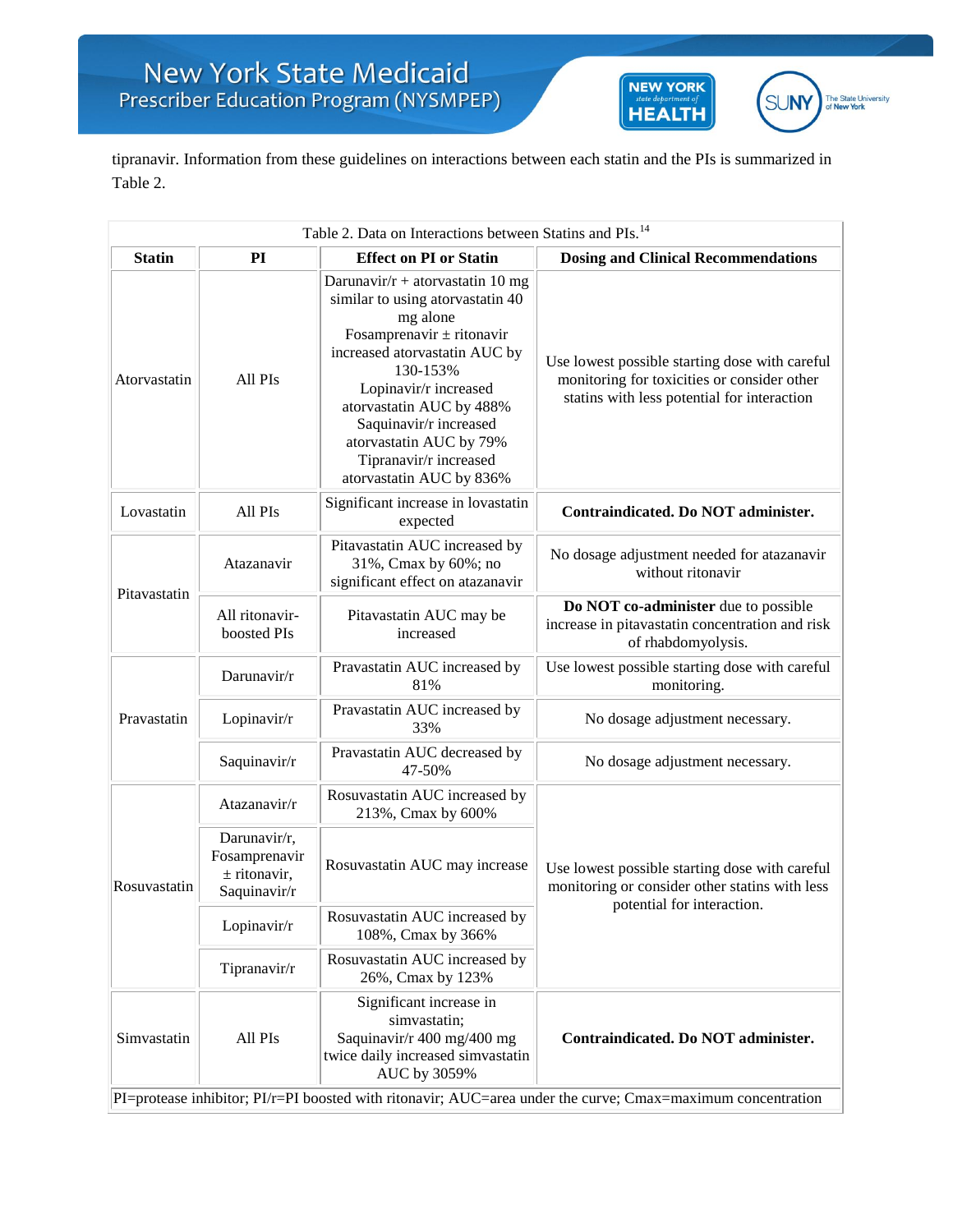



The NIH guidelines suggest that use of lovastatin, pitavastatin, and simvastatin are contraindicated with most PIs.<sup>14</sup> As alternatives, they state that pravastatin and fluvastatin have the least potential for drug-drug interactions with the PIs, except for pravastatin and darunavir boosted with ritonavir. Atorvastatin and rosuvastatin may also be used with caution, starting at the lowest possible dosage and titrating based on lipid levels and tolerability.

In addition to the NIH, the Infectious Diseases Society of America (IDSA) put forth guidelines for the management of dyslipidemia in HIV-infected patients, in which they address use of statins.<sup>15</sup> In patients taking PIs, the IDSA recommends starting with low doses of statins and titrating upward while carefully monitoring the patient's virologic status and development of liver or skeletal muscle toxicities. The statins they recommend and initial doses include pravastatin 20-40 mg daily or atorvastatin 10 mg daily. Fluvastatin 20-40 mg daily is suggested as an alternative. Simvastatin and lovastatin are not recommended. The IDSA notes that these recommendations are based on a small number of studies involving HIV-infected patients taking PIs that had been published to date. Of note, these guidelines were published in 2003, at which time rosuvastatin and pitavastatin were not available.

In February of 2012, the FDA required labeling changes of all statins, including removal of routine monitoring of liver enzymes from the safety section.<sup>16</sup> Healthcare providers are advised to perform liver function tests prior to initiation of statin therapy and as clinically indicated. The prescribing information for lovastatin in particular has been extensively revised to include new contraindications and dose limitations. In the revised label, the manufacturer clearly states that the combination of protease inhibitors with lovastatin is contraindicated.<sup>17</sup>

From a search of the literature, there are few studies evaluating the comparative efficacy and safety of statins in patients infected with HIV. Also of note, while there are studies of the reduction in cardiovascular risk associated with statin use in non-HIV infected patients, such studies in HIV-infected patients are lacking. Most evaluate changes in low density lipoprotein cholesterol (LDL-c).<sup>18</sup> For example, Aslangul et al recently conducted a trial which compared the LDL-lowering effect of pravastatin and rosuvastatin in HIV-infected patients taking a ritonavir boosted PI for at least 2 months.<sup>19</sup> Patients with exposure to a statin or fibrate within 2 months of enrollment were excluded. Patients were randomized to receive either rosuvastatin 10 mg daily or pravastatin 40 mg daily for 45 days. The primary endpoint was percent change in LDL-c from baseline to study endpoint. A total of 83 patients participated of which 41 received rosuvastatin and 42 received pravastatin. At baseline, the median LDL-c was 4.93 mmol/L (190 mg/dL); by the study endpoint, the investigators observed a median reduction in LDL-c of 37% in the rosuvastatin group vs. 19% for the pravastatin group. Changes in serum creatinine, liver transaminases, creatine phosphokinase, and proteinuria were also documented; these were not significantly different between groups although the values were not specified. No renal, hepatic, or musculoskeletal adverse events were reported. The authors concluded that rosuvastatin was more effective than pravastatin in lowering LDL-c in patients taking PIs and that both statins were well-tolerated.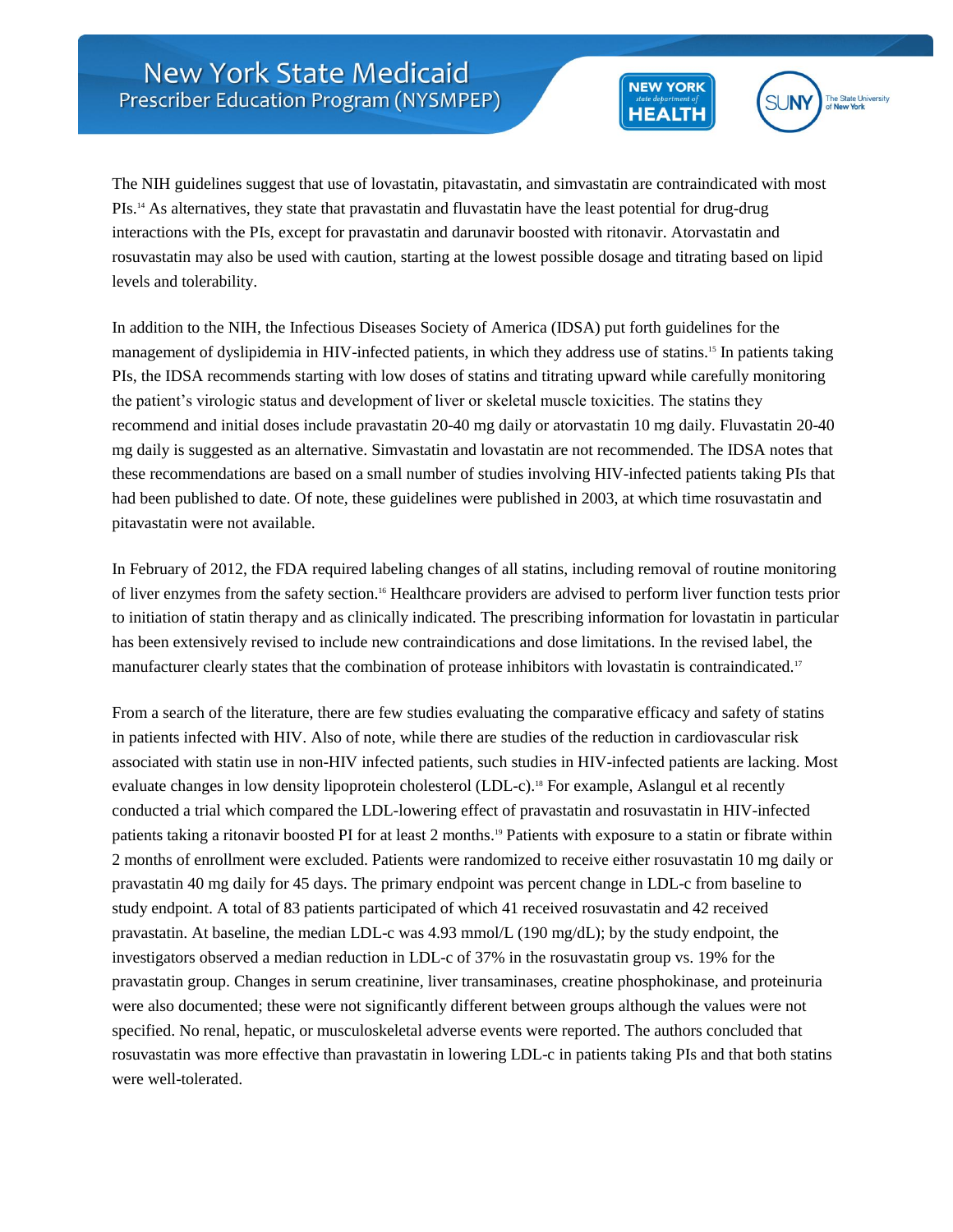



Calza et al performed an open-label study in which they compared the cholesterol lowering effects of rosuvastatin, pravastatin, and atorvastatin in HIV-infected patients who had PI-associated hypercholesterolemia.<sup>20</sup> Patients included in the study had been taking a stable PI-based regimen for at least 12 months prior to enrollment. Patients were randomized to receive rosuvastatin 10 mg daily, pravastatin 20 mg daily, or atorvastatin 10 mg daily. The primary endpoint was decrease in LDL-c and total cholesterol from baseline to 12 months. A total of 85 patients completed the study, 26 in the rosuvastatin group, 31 in the pravastatin group, and 28 in the atorvastatin group. All patients were taking ritonavir-boosted PIs. Mean decreases in total cholesterol from baseline to the study endpoint were appreciated in all treatment groups; however, the reductions were significantly greater in the rosuvastatin group compared to the pravastatin group  $(25.2\% \text{ vs. } 17.6\%, \text{p}=0.01)$  and compared to the atorvastatin group  $(25.2\% \text{ vs. } 19.8\%, \text{p}=0.03)$ . Mean LDL-c levels were also significantly reduced in the rosuvastatin group compared to the pravastatin and atorvastatin groups (26.3% [rosuvastatin] vs. 18.1% [pravastatin], p=0.04, and 26.3% vs. 20.3% [atorvastatin], p=0.02). Commonly reported adverse events included nausea, dyspepsia, and diarrhea, and these occurred at similar incidences among the treatment groups. There were no reports of myopathy or hepatotoxicity. The authors concluded that all statins used in the study were effective in lowering LDL and total cholesterol levels in patients taking PIs and were well-tolerated. Among the statins used, rosuvastatin demonstrated the greatest cholesterol-lowering effect.

It is important to note that while the literature suggests that pravastatin carries the lowest potential for drug interactions, use of pravastatin is not without risks. Mikhail et al described a case in which an HIV-infected patient who had been taking atazanavir boosted with ritonavir, emtricitabine, and tenofovir developed rhabdomyolysis 4 months after increasing his pravastatin dose.<sup>21</sup> He had been virologically stable on this regimen and had been taking pravastatin 40 mg as well for 18 months. The dose of pravastatin was increased to 80 mg daily in an effort to attain his LDL goal of <100 mg/dL. The patient had symptoms consistent with myopathy beginning shortly after the dose increase and the resulting rhabdomyolysis resolved within 10 days of pravastatin discontinuation.

In a recent review, Martinez et al state that it may be beneficial to initiate a statin with high potency and low risk of clinically significant drug interactions, and to administer the statin at higher doses than used in HIVuninfected patients.<sup>18</sup> They justify the latter recommendation based on data indicating a lower efficacy of lipidlowering therapies in general in patients infected with HIV compared to that reported in uninfected patients. Statins of higher potency include atorvastatin and rosuvastatin, both of which may be safe to use in HIVinfected patients. While the authors state that pravastatin may be associated with the least amount of drug interactions compared to the other statins, it is of low potency. Similarly, fluvastatin may have a low potential for drug interactions but is also of low potency.

Jimenez-Nacher et al also suggest that while interactions may occur with atorvastatin and PIs, the effect of CYP 3A4 inhibition is more modest compared to that of simvastatin or lovastatin; thus, atorvastatin may be a viable treatment option.<sup>22</sup> Regarding rosuvastatin, Jimenez-Nacher et al state that the drug may compete with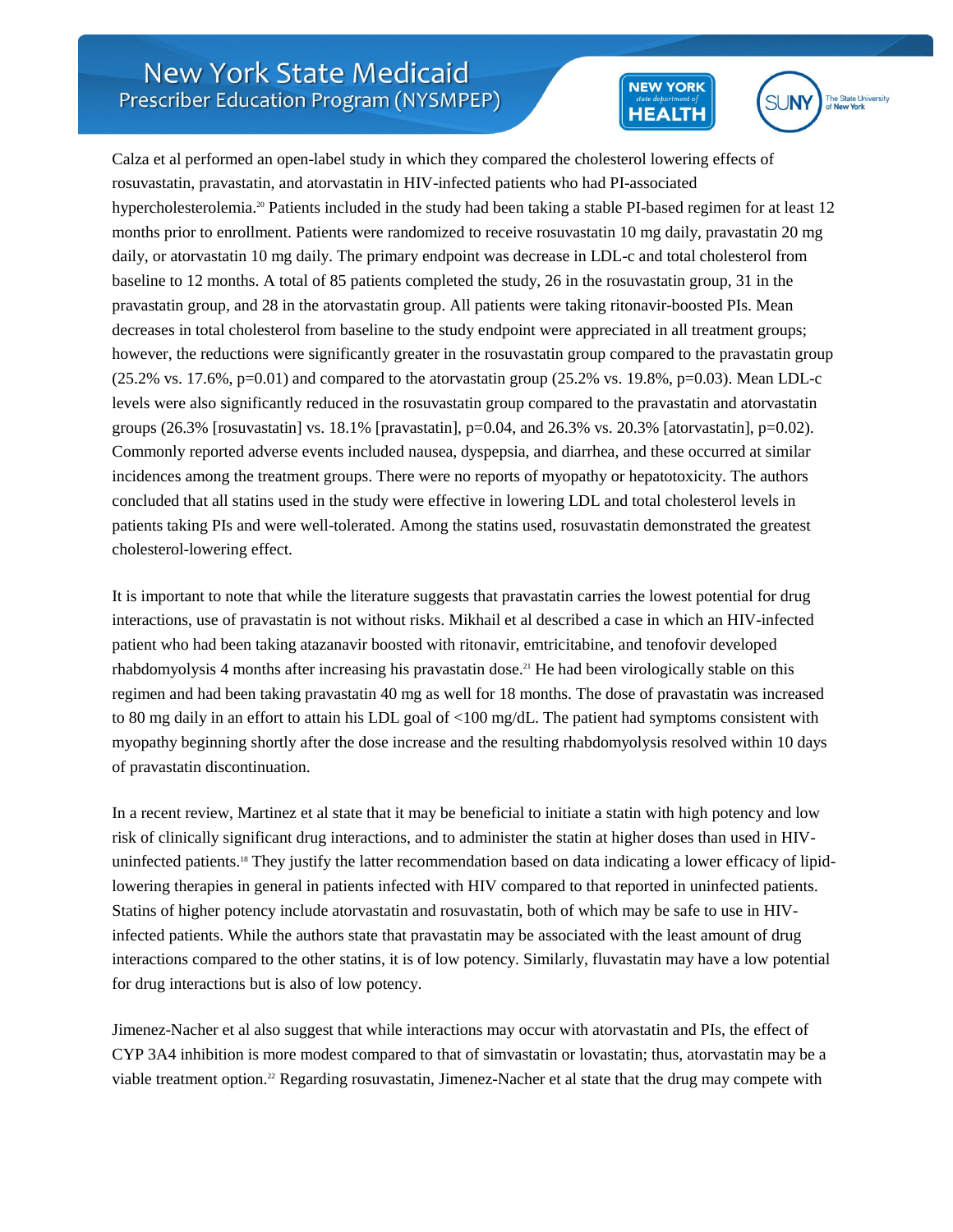



PIs for uptake in the liver and lead to an increase in plasma concentrations of rosuvastatin but decreases in liver concentrations, possibly diminishing the efficacy of the statin.

In summary, based on the current literature, no one statin appears to be clearly superior in the management of dyslipidemia in HIV-infected patients taking PIs. There is agreement on the recommendation to avoid use of simvastatin or lovastatin based on a higher propensity to interact with the PIs. Healthcare providers should closely monitor HIV-infected patients who are taking statins and be conservative with the dosing, both at initiation and with titration.

## References:

- 1. Struble KA, Piscitelli SC. Drug interactions with antiretrovirals for HIV infection. In: Piscitelli SC, Rodvold KA. *Drug Interactions in Infectious Diseases*. 2<sup>nd</sup> ed. Totowa, NJ: Humana Press; 2005:112-123.
- 2. Tatro DS, ed. *Drug Interaction Facts 2010*. St. Louis, MO: Wolters Kluwer Health; 2010:208.
- 3. HIV Drug Interactions. University of Liverpool and eMedFusion. [http://www.hiv-druginteractions.org/.](http://www.hiv-druginteractions.org/) Accessed February 16, 2012.
- 4. Statins and HIV or Hepatitis C Drugs: Drug Safety Communication Interaction Increases Risk of Muscle Injury. Food and Drug Administration. [http://www.fda.gov/Safety/MedWatch/SafetyInformation/SafetyAlertsforHumanMedicalProducts/ucm294294.](http://www.fda.gov/Safety/MedWatch/SafetyInformation/SafetyAlertsforHumanMedicalProducts/ucm294294.htm) [htm.](http://www.fda.gov/Safety/MedWatch/SafetyInformation/SafetyAlertsforHumanMedicalProducts/ucm294294.htm) Accessed March 13, 2012.
- 5. Facts and Comparisons® [Internet database]. St. Louis, MO: Wolters Kluwer Health. Updated periodically.
- 6. Josephson F. Drug-drug interactions in the treatment of HIV infection: focus on pharmacokinetic enhancement through CYP3A inhibition. *J Intern Med*. 2010;268(6):530-539.
- 7. Lipitor [package insert]. New York, NY: Parke-Davis; 2009.
- 8. Lescol and Lescol XL [package insert]. East Hanover, NJ: Novartis; 2006.
- 9. Mevacor [package insert]. Whitehouse Station, NJ: Merck & Co Inc.; 2008.
- 10. Altoprev [package insert]. Atlanta, GA: Sciele Pharma Inc.; 2006.
- 11. Pravachol [package insert]. Princeton, NJ: Bristol-Myers Squibb Company; 2007.
- 12. Crestor [package insert]. Wilmington, DE: AstraZeneca; 2009.
- 13. Zocor [package insert]. Whitehouse Station, NJ: Merck & Co Inc.; 2011.
- 14. Guidelines for the Use of Antiretroviral Agents in HIV-1 Infected Adults and Adolescents. Department of Health and Human Services[. http://aidsinfo.nih.gov/contentfiles/AdultandAdolescentGL.pdf.](http://aidsinfo.nih.gov/contentfiles/AdultandAdolescentGL.pdf) Accessed February 16, 2012.
- 15. Dube MP, Stein JH, Aberg JA et al. Guidelines for the evaluation and management of dyslipidemia in human immunodeficiency virus (HIV)-infected adults receiving antiretroviral therapy: recommendations of the HIV Medical Association of the Infectious Disease Society of America and the Adult AIDS Clinical Trial Group. *Clin Infect Dis*. 2003;37(5):613-627.
- 16. Statin Drugs Drug Safety Communication: Class Labeling Change. Food and Drug Administration. [http://www.fda.gov/Safety/MedWatch/SafetyInformation/SafetyAlertsforHumanMedicalProducts/ucm293670.](http://www.fda.gov/Safety/MedWatch/SafetyInformation/SafetyAlertsforHumanMedicalProducts/ucm293670.htm) [htm.](http://www.fda.gov/Safety/MedWatch/SafetyInformation/SafetyAlertsforHumanMedicalProducts/ucm293670.htm) Accessed March 13, 2012.